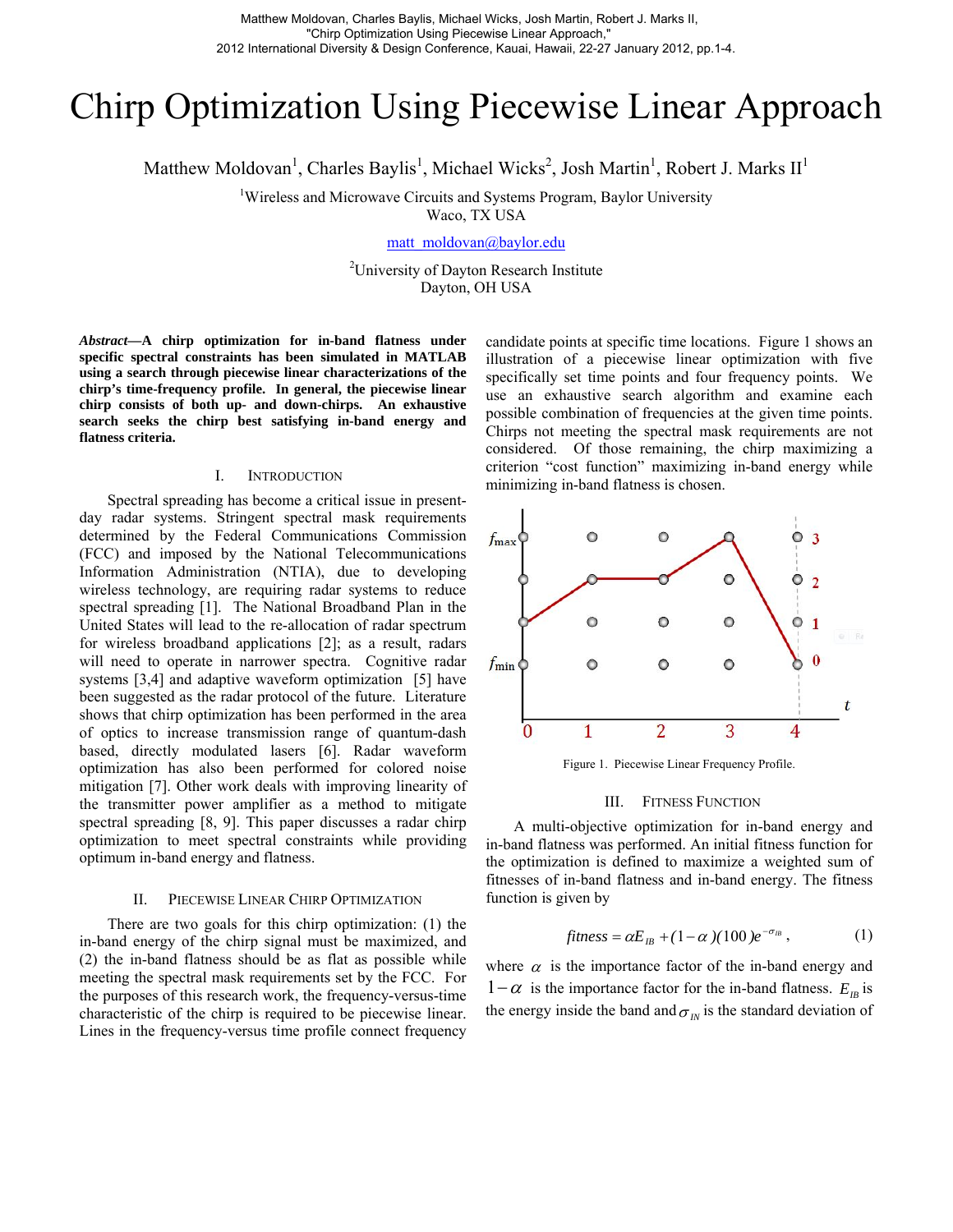the waveform over the desired chirp frequency range. To represent flatness,  $100e^{-\sigma_B}$  is used, as a more desirable (smaller) standard deviation  $\sigma_{I_N}$  will yield a larger value for . Using MATLAB, a series of simulations was performed, in which different values of  $\alpha$  were used while  $e^{-\sigma_B}$ the chirp spectra and frequency-versus-time characteristic were observed. The optimization finds the point on the Pareto frontier that intersects the line defined by (1).

## IV. SIMULATION RESULTS

In the initial MATLAB simulations, a chirp is optimized to try to form a rectangular spectrum between 400 and 600 Hz. For each example, a spectral mask is assigned, and four time points are fixed at 0, 2, 4, and 6 seconds to connect the piecewise lines in the frequency-versus-time characteristic of the spectrum. The total energy of each chirp candidate is set to 1. The spectral masks are pulled out 100 Hz on each side of the chirp spectrum (i.e., to 300 Hz and 700 Hz) in order to provide the chirp with some "wiggle room" and to illustrate how the Pareto trade-off of in-band energy and flatness can be adjusted. In total, there are 14,642 different chirp candidates in the search. Figure 2 shows a plot of the in-band flatness metric  $100e^{-\sigma_B}$  versus the in-band (between 400 and 600 Hz) energy for all chirp candidates in the search. The optimum solution should ideally fall in the top right corner of the in-band flatness-versus-in-band energy plot since the main goals are maximum in-band energy and maximum inband flatness. Final simulations confirm this.



Figure 2. All Solutions in Chirp Optimization.

The chirp candidates that not meeting spectral mask requirements are discarded and each candidate meeting spectral requirements is compared to the previous candidate and saved if its fitness function value is greater than that of the previous chirp candidate. Figure 3 shows all chirp contenders meeting the specific spectral mask requirements that were set in the simulation. In total, there are 2,394 solutions that met spectral mask requirements.

Under the reasonable assumption that the Pareto fronts are concave, the piecewise linear hulls shown in Figs. 2 and 3 provide a Pareto front bound.

The spectral mask requirements can be relaxed by pulling the spectral masks outward and also raising them. Relaxing the spectral mask requirements increases the pool of chirp contenders meeting spectral mask requirements. In actual scenarios, the spectral mask will be determined by government agencies. Once the spectral mask is set, the Pareto optimization can be performed. A series of simulations were performed to illustrate optimum chirp solutions for several different cases of  $\alpha$ . Four different cases of varying  $\alpha$  's are presented here, for which  $\alpha$  is 0, 0.5, 0.9 and 1.



Figure 3. All Solutions That Meet Spectral Mask Requirements.

#### Case 1:  $\alpha = 0$

When  $\alpha$  is zero, the Pareto optimization maximizes the flatness inside the band (here between 400 and 600 Hz) and the energy inside the band is not considered. Since this case is rudimentary, the best solution is not a chirp but a tone with zero in-band energy as seen in Figure 4. This impulse function is a tone with a frequency profile in which frequency does not change. The frequency-versus-time characteristic of this chirp is a flat line (constant). The reason this chirp candidate was picked as the optimum solution is because it fell outside the designated optimization bandwidth (i.e., 400 Hz to 600 Hz) but still remained in between the spectral masks. This solution is obviously not desirable and is only possible because of wide spectral masks and that the characteristics outside of the 400 to 600 Hz range are not considered. Enforcing the in-band energy and in-band flatness together, shown in the other examples, is seen to yield much more desirable optimization results.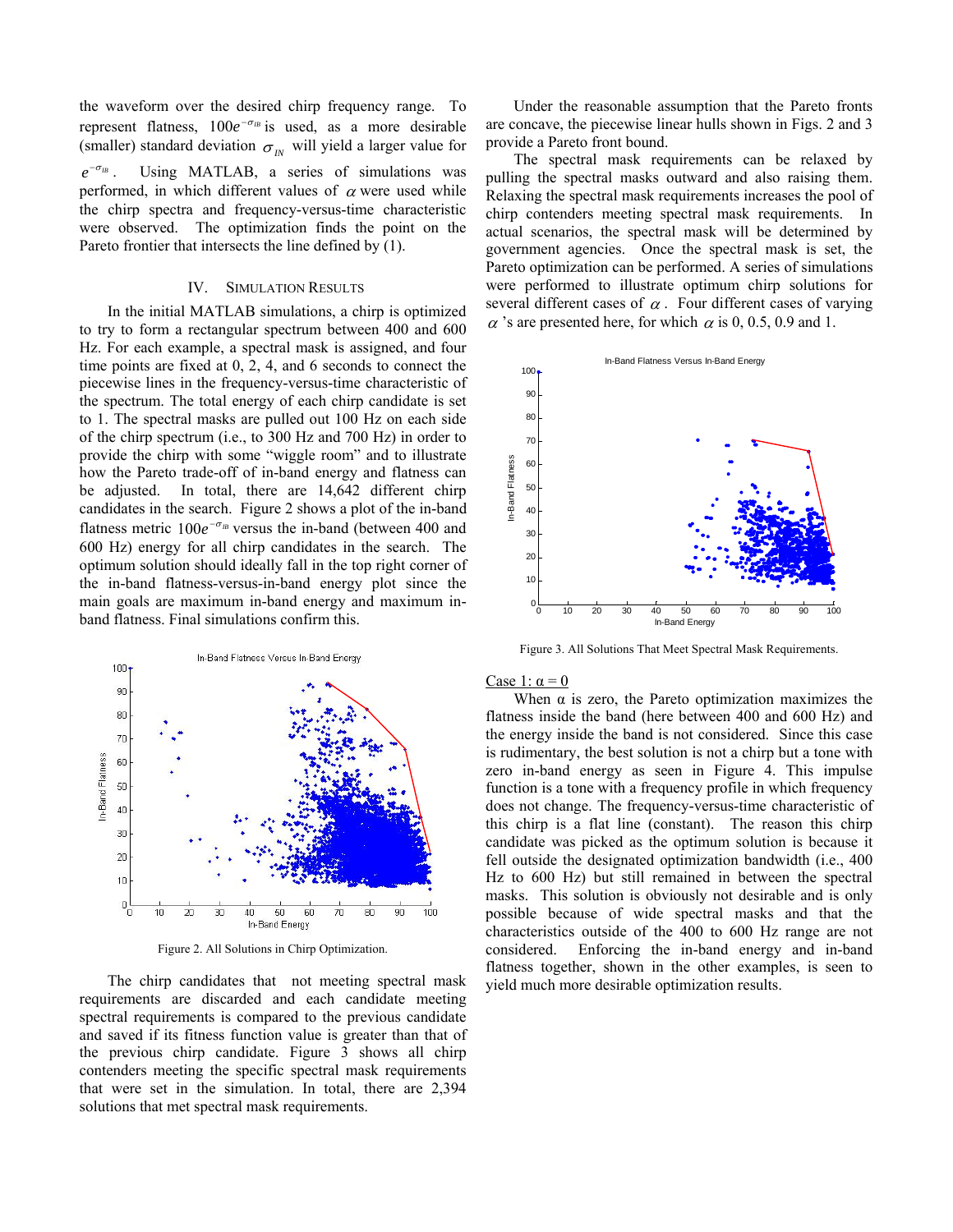

Figure 4. Spectrum of Optimum Chirp and Spectral Mask for Case 1.

Notice the point in Figure 3 located in the top left corner of the plot. The point is the optimum solution of the Pareto optimization when  $\alpha$  is zero, which yields a zero in-band energy and a 100 % in-band flatness. However, this flatness is the flatness of the noise floor; while flat, it does not produce the desired in-band energy. It seems this case does not present practically useful results.

## Case 2:  $\alpha$  = 0.5

In this next optimization, the in-band energy and the inband flatness share the same importance, which yields a winning chirp candidate in the top right quadrant of the chirp candidate pool seen in Figure 3. This spectral spreading of this chirp, as seen in Figure 5, is significantly close to the spectral masks and it possesses a significant amount of energy outside the 400 to 600 Hz chirp range. Figure 6 shows the frequency-versus-time characteristic of the chirp. The in-band energy value for the optimization is 91% and the in-band flatness metric is 67.



Figure 5. Spectrum of Optimum Chirp and Spectral Mask for Case 2.



Figure 6. Optimum Chirp Frequency Profile for Case 2.

### Case 3:  $\alpha$  = 0.9

Case 3 explores a Pareto optimization in which the inband energy gets 90% of the importance and the in-band flatness 10 %. The winning chirp candidate seen in Figure 7 falls between 400 Hz and 600 Hz, illustrating that most of the energy is packed inside the band. Figure 8 shows the frequency-versus-time characteristic of the waveform. This chirp clearly contains a significantly larger percentage of its energy inside the band than the chirp of Figure 5. This trend goes along with the fact that higher values of  $\alpha$  place more value on in-band energy and less importance on in-band flatness. Simulation results show that the optimum in-band energy is approximately 99.7976% and the in-band flatness metric value is approximately 21.3471.



Figure 7. Spectrum of Optimum Chirp and Spectral Mask for Case 3.



Figure 8. Optimum Chirp Frequency Profile for Case 3.